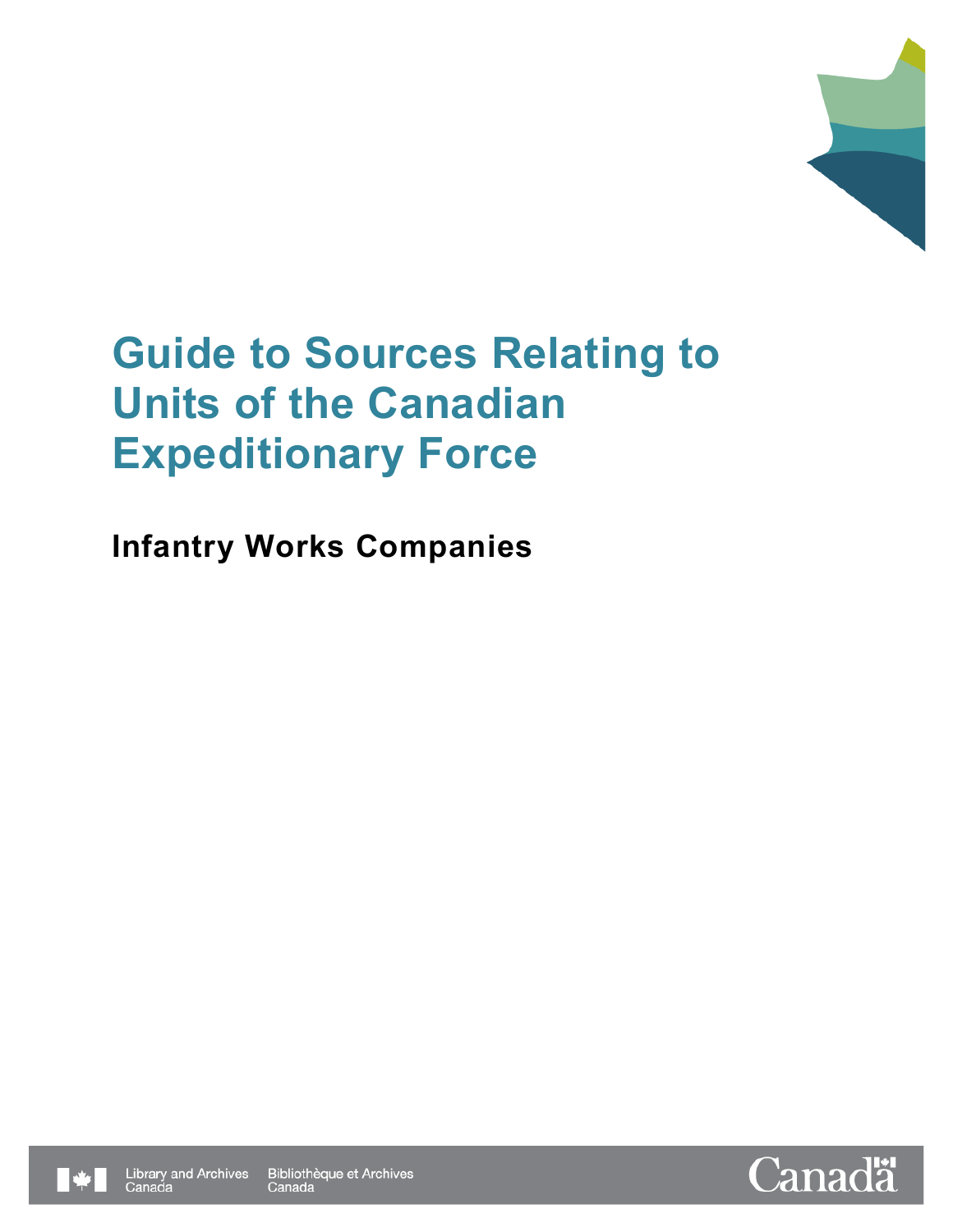# **Infantry Works Companies**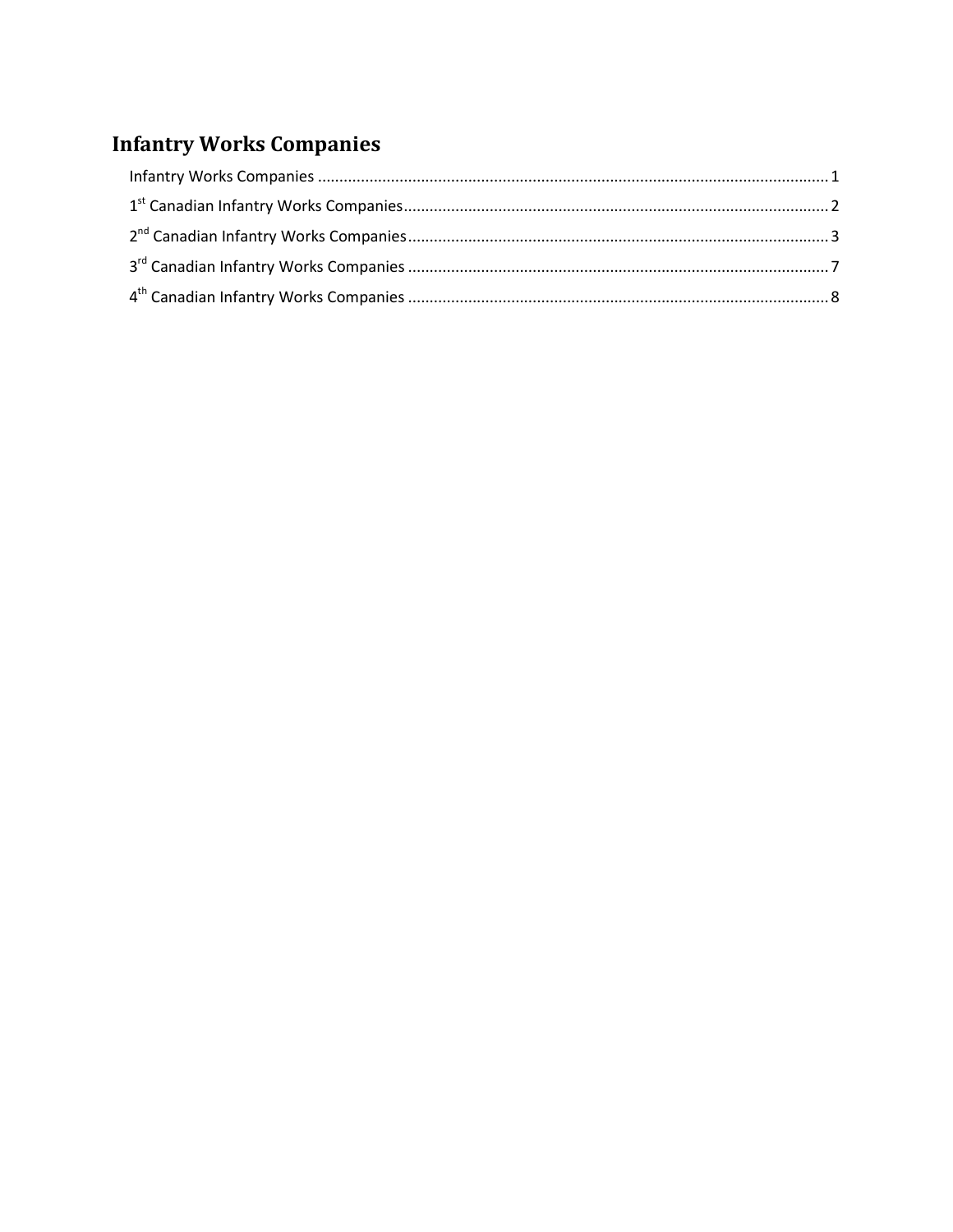## <span id="page-2-0"></span>**Infantry Works Companies**

#### **Background Information**

In March 1918, the 1st and 4th Canadian Labour Battalions were redesignated as the 1st and 2nd Canadian Infantry Works Battalions. In September 1918, there two battalions were reorganized as four infantry works companies, each with an establishment of five officers and approximately 500 other ranks. They were employed mainly in road and bridge construction, road maintenance and grading on light and standards gauge railways.

#### **Sources**

In this section, the text in bold is the main topic and the indented part is the archival reference. Use the archival reference to order the document.

#### **Daily Orders**

RG 150, vol. 247 = 1919/04/08 – 1919/05/24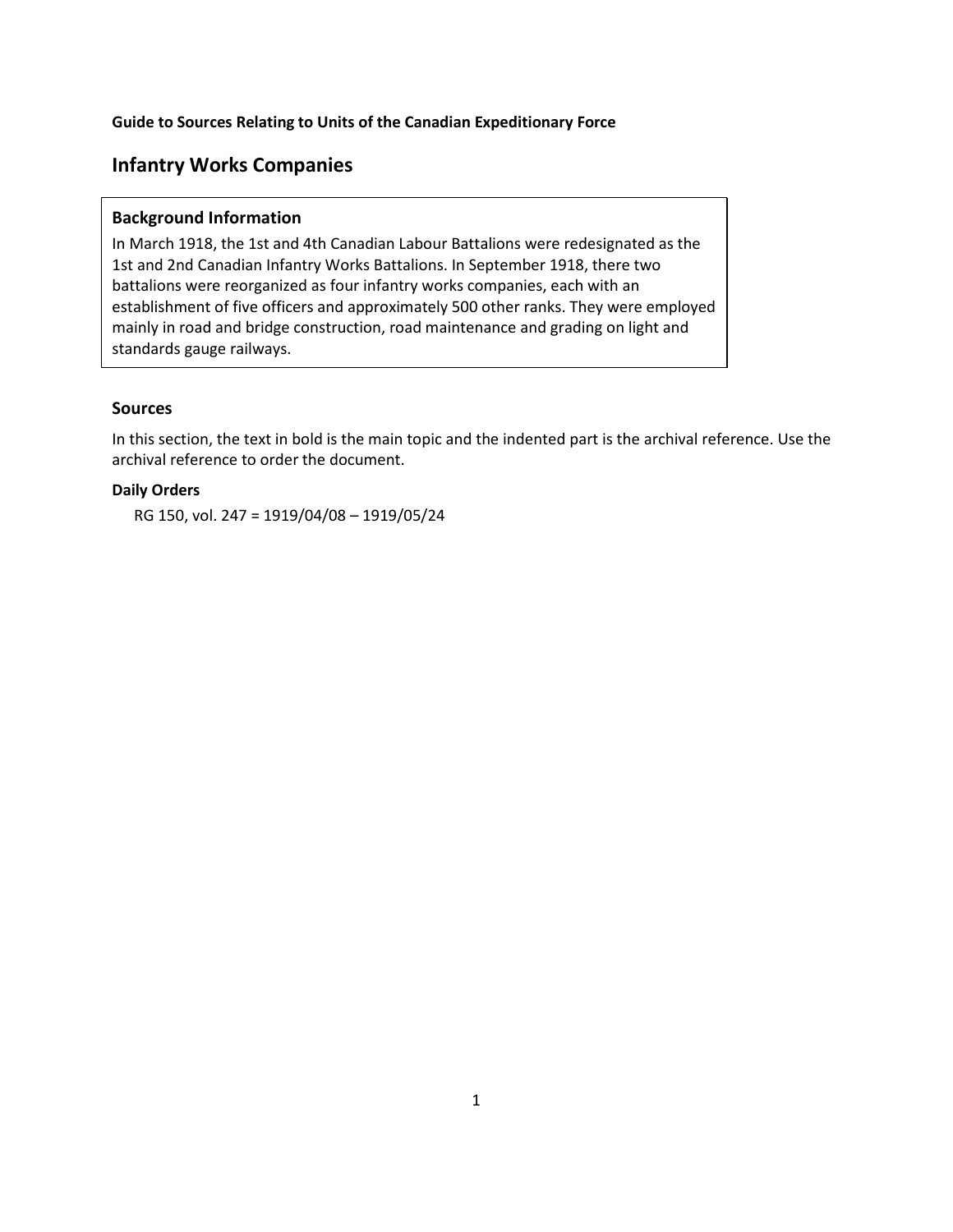# <span id="page-3-0"></span>**1st Canadian Infantry Works Companies**

#### **Background Information**

Organized in September 1918 from the 1st Canadian Infantry Works Battalion.

Commanded by Captain A. J. Falconer.

Employed mainly in road construction under the supervision of road construction companies of the Royal Engineers.

Demobilized at Staples in May 1919.

*See also 1st Canadian Labour Battalion.*

#### **Sources**

In this section, the text in bold is the main topic and the indented part is the archival reference. Use the archival reference to order the document.

#### **War diary, 14 Sept. 1918 - 24 May 1919**

RG 9 III-D-3, vol. 5008, folder 709

#### **Demobilization**

RG 24, vol. 1980, file HQ 683-1084-1

#### **Historical record**

RG 9 III-D-1,vol. 4709, folder 93, file 21

#### **Distribution, 3 May - 28 July 1918**

RG 9 III-C-6, vol. 4451, folder 4, file 1

#### **Badges**

RG 9 III-C-6, vol. 4450, folder 1, file 2

#### **Canadian Records Office file, 1st Canadian Infantry Works Battalion**

RG 9 III-B-1, vol. 1087, file L-10-4

#### **Canadian Records Office file**

RG 9 III-B-1, vol. 1087, file L-12-4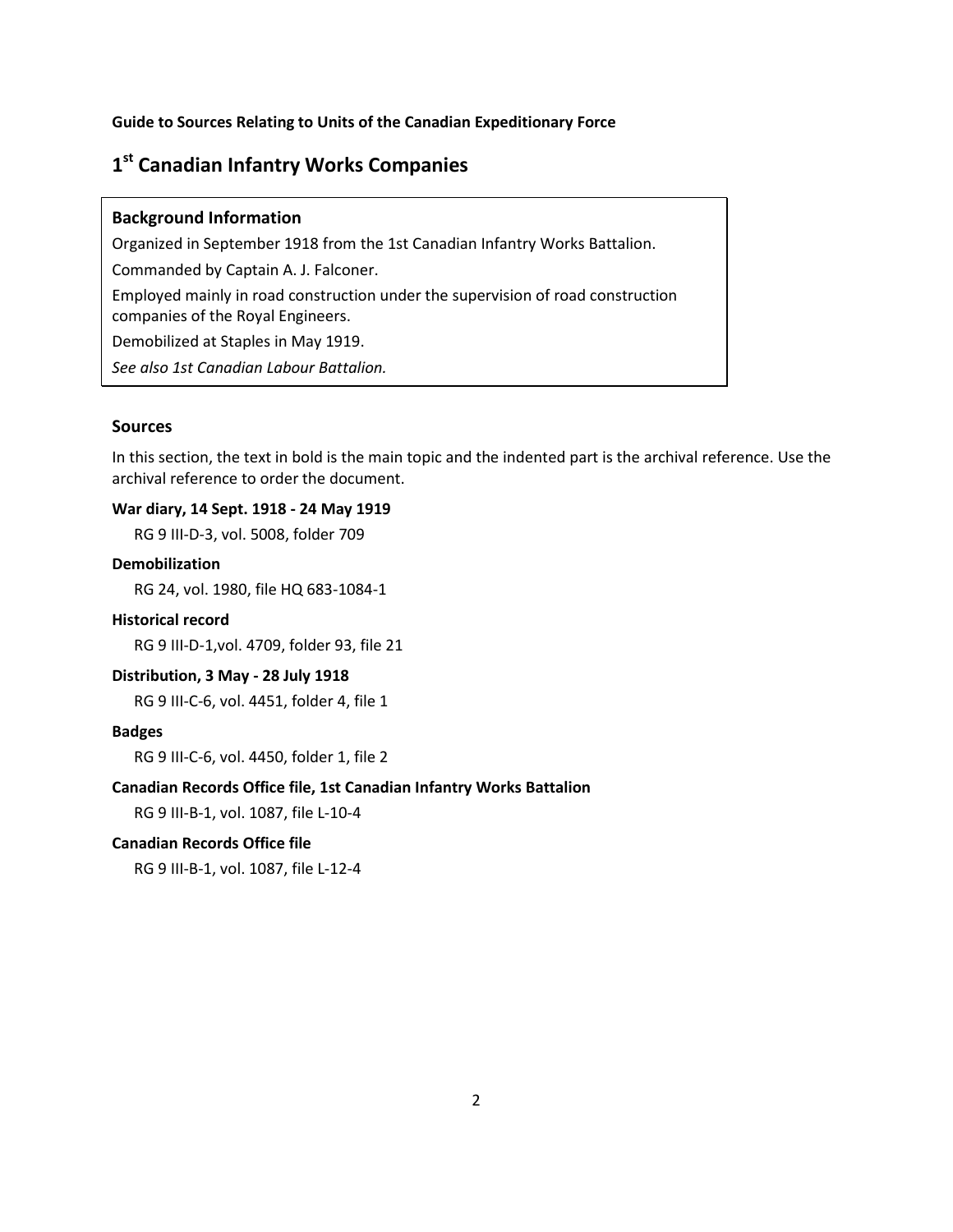# <span id="page-4-0"></span>**2nd Canadian Infantry Works Companies**

#### **Background Information**

Organized in September 1918 from the 2nd Canadian Infantry Works Battalion.

Commanded by Captain F. R. George.

Worked at ammunition dumps and on light railway maintenance under the

supervision of 2nd Canadian Tramways Company.

Amalgamated with the 1st Canadian Infantry Works Company in April 1919 under that designation.

*See also 4th Canadian Labour Battalion.*

#### **Sources**

In this section, the text in bold is the main topic and the indented part is the archival reference. Use the archival reference to order the document.

#### **File Title**

Reference

#### **War diary, 14 Sept. 1918 - 22 April 1919**

RG 9 III-D-3, vol. 5008, folder 709

#### **Historical record**

RG 9 III-D-1,vol. 4709, folder 93, file 22

#### **Demobilization**

RG 24, vol. 1976, file HQ 683-1027-1

#### **Accounts, 26 Nov. - 11 Dec. 1918**

RG 9 III-C-6, vol. 4452, folder 1, file 1

#### **Institutions re administration, Sept. 1918**

RG 9 III-C-6, vol. 4452, folder 1, file 2

### **Appointments and promotions, 31 Oct. 1917 - 19 April 1918**

RG 9 III-C-6, vol. 4452, folder 1, file 3

**Instruction for troops of army of occupation, 30 Nov. - 15 Dec. 1918**

RG 9 III-C-6, vol. 4452, folder 1, file 4

#### **Correspondence re badges and patches, 16 March - 16 Nov. 1918**

RG 9 III-C-6, vol. 4452, folder 1, file 5

#### **Distribution of canteen profits, 14 Jan. - 25 Oct. 1918**

RG 9 III-C-6, vol. 4452, folder 1, file 6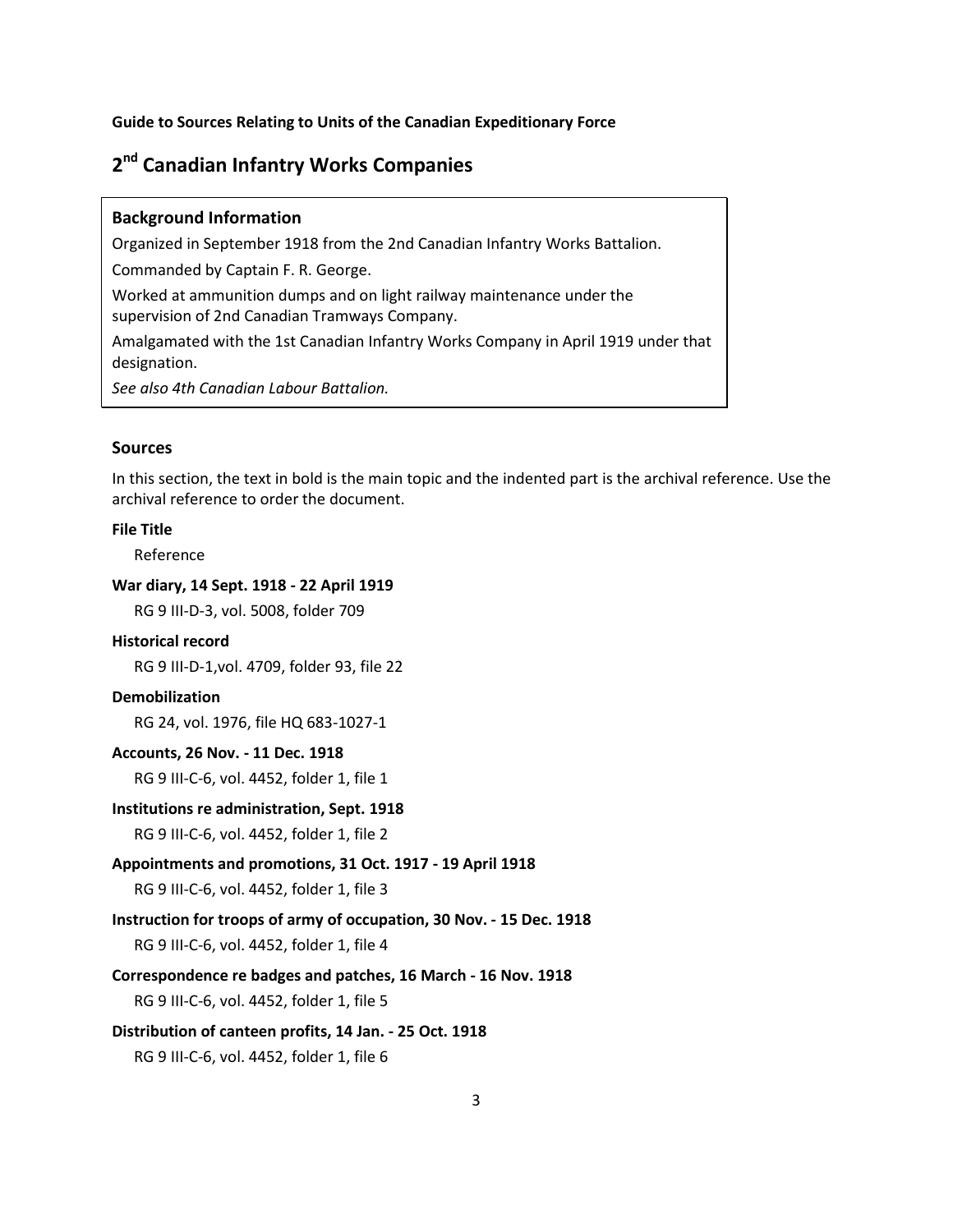| Guide to Sources Relating to Units of the Canadian Expeditionary Force         |
|--------------------------------------------------------------------------------|
| Courts of inquiry re casualties and dead, 2 Dec. 1918 - 23 Jan. 1919           |
| RG 9 III-C-6, vol. 4452, folder 1, file 7                                      |
| List of personnel entitled to service cheirons, June 1918                      |
| RG 9 III-C-6, vol. 4452, folder 1, file 8                                      |
| Claims for barrack damages, 16 Sept. 1917 - 3 Dec. 1918                        |
| RG 9 III-C-6, vol. 4452, folder 1, file 9                                      |
| Congratulatory message from Sir Max Ailken; Nov. 1916                          |
| RG 9 III-C-6, vol. 4452, folder 1, file 10                                     |
| Courts of inquiry, 27 Sept. 1917                                               |
| RG 9 III-C-6, vol. 4452, folder 1, file 11                                     |
| Designation, Canadian Works Group Headquarters, Nov. 1918                      |
| RG 9 III-C-6, vol. 4452, folder 1, file 12                                     |
| Receipts for dispatches, 23 Nov. - 23 Dec. 1918                                |
| RG 9 III-C-6, vol. 4452, folder 1, file 13                                     |
| Discipline, 9 Jan 1918 - 21 Jan. 1919                                          |
| RG 9 III-C-6, vol. 4452, folder 1, file 14-15                                  |
| Disposal of documents, 26 Nov. 1917 - 15 Nov. 1918                             |
| RG 9 III-C-6, vol. 4452, folder 1, file 16                                     |
| Soldiers effects, 19 Dec. 1917 - 8 Oct. 1918                                   |
| RG 9 III-C-6, vol. 4452, folder 1, file 17-18                                  |
| Establishment, 18 Jan - 8 Nov. 1918                                            |
| RG 9 III-C-6, vol. 4452, folder 1, file 19-20                                  |
| Registers of communications received and dispatched, 3 July 1918 - 21 Jan 1919 |
| RG 9 III-C-6, vol. 4452, folder 1, file 21-22                                  |
| Donation from Y.M.C.A. Nov. 1918                                               |
| RG 9 III-C-6, vol. 4452, folder 2, file 1                                      |
| Honours and awards for chaplains, 12 Feb. - 13 Dec.1918                        |
| RG 9 III-C-6, vol. 4452, folder 2, file 2                                      |
| Inspections, 14 Dec. 1918                                                      |
| RG 9 III-C-6, vol. 4452, folder 2, file 3                                      |
| Compassionate leave, 6 Nov. 1917 - 16 Jan. 1919                                |

RG 9 III-C-6, vol. 4452, folder 2, file 4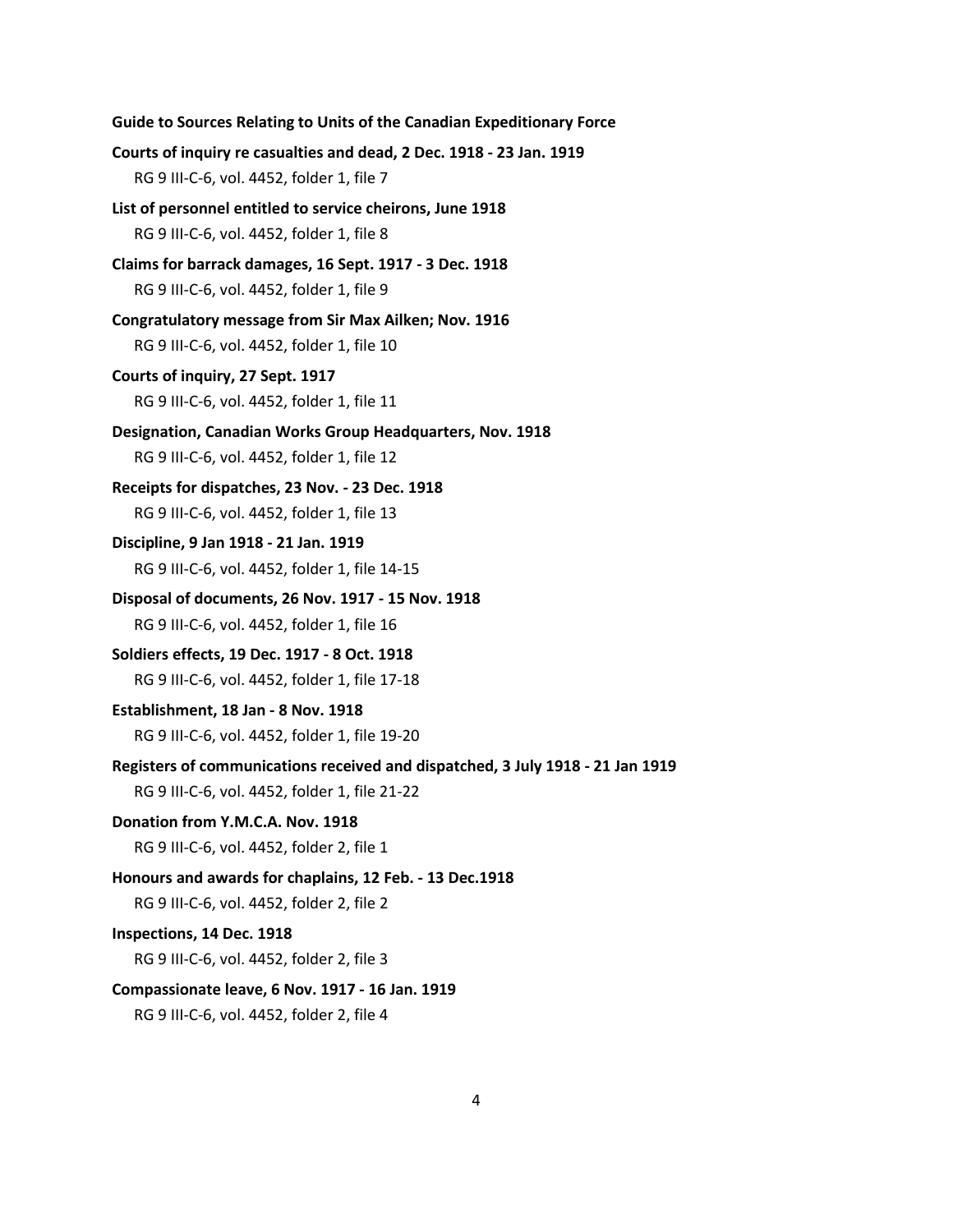```
Guide to Sources Relating to Units of the Canadian Expeditionary Force
Letter register, 28 July 1918 - 12 Jan. 1919
   RG 9 III-C-6, vol. 4452, folder 2, file 5
Disease and inoculation, 9 Oct. 1917 - 8 March 1918
   RG 9 III-C-6, vol. 4452, folder 2, file 6
Return of coal miners to Canada, 31 Dec. 1918 - 11 Jan. 1919
   RG 9 III-C-6, vol. 4452, folder 2, file 7
Mobilization store table, Sept. 1916
   RG 9 III-C-6, vol. 4452, folder 2, file 8
Handing over of motor cars, 5 - 16 Jan 1919
   RG 9 III-C-6, vol. 4452, folder 2, file 9
Nominal rolls, 31 July - 12 Aug. 1918
   RG 9 III-C-6, vol. 4452, folder 2, file 10
Officers' service, 9 Jan. - 31 July 1918
   RG 9 III-C-6, vol. 4452, folder 2, file 11
Preparation of Pt II Orders
   RG 9 III-C-6, vol. 4452, folder 2, file 12
Organization, 13 Sept. 1918 - 18 Jan. 1919
   RG 9 III-C-6, vol. 4452, folder 2, file 13
Pay, pensions, separation allowance, Dec. 1917 - Aug. 1918
   RG 9 III-C-6, vol. 4452, folder 2, file 14-15
Regulations re promotions, 22 Sept. 1918 - 20 Jan. 1919
   RG 9 III-C-6, vol. 4452, folder 3, file 1
Rations and ordnance services, 1 Dec. 1918
   RG 9 III-C-6, vol. 4452, folder 3, file 2
Remounts, 9 - 14 June 1918
   RG 9 III-C-6, vol. 4452, folder 3, file 3
Reorganization, Canadian labour units, 19 Jan. - 12 Sept. 1918
   RG 9 III-C-6, vol. 4452, folder 3, file 4
Sports, Aug. 1918
   RG 9 III-C-6, vol. 4452, folder 3, file 5 
Loss of stores, 24 Sept. - 23 Dec. 1918
   RG 9 III-C-6, vol. 4452, folder 3, file 6
```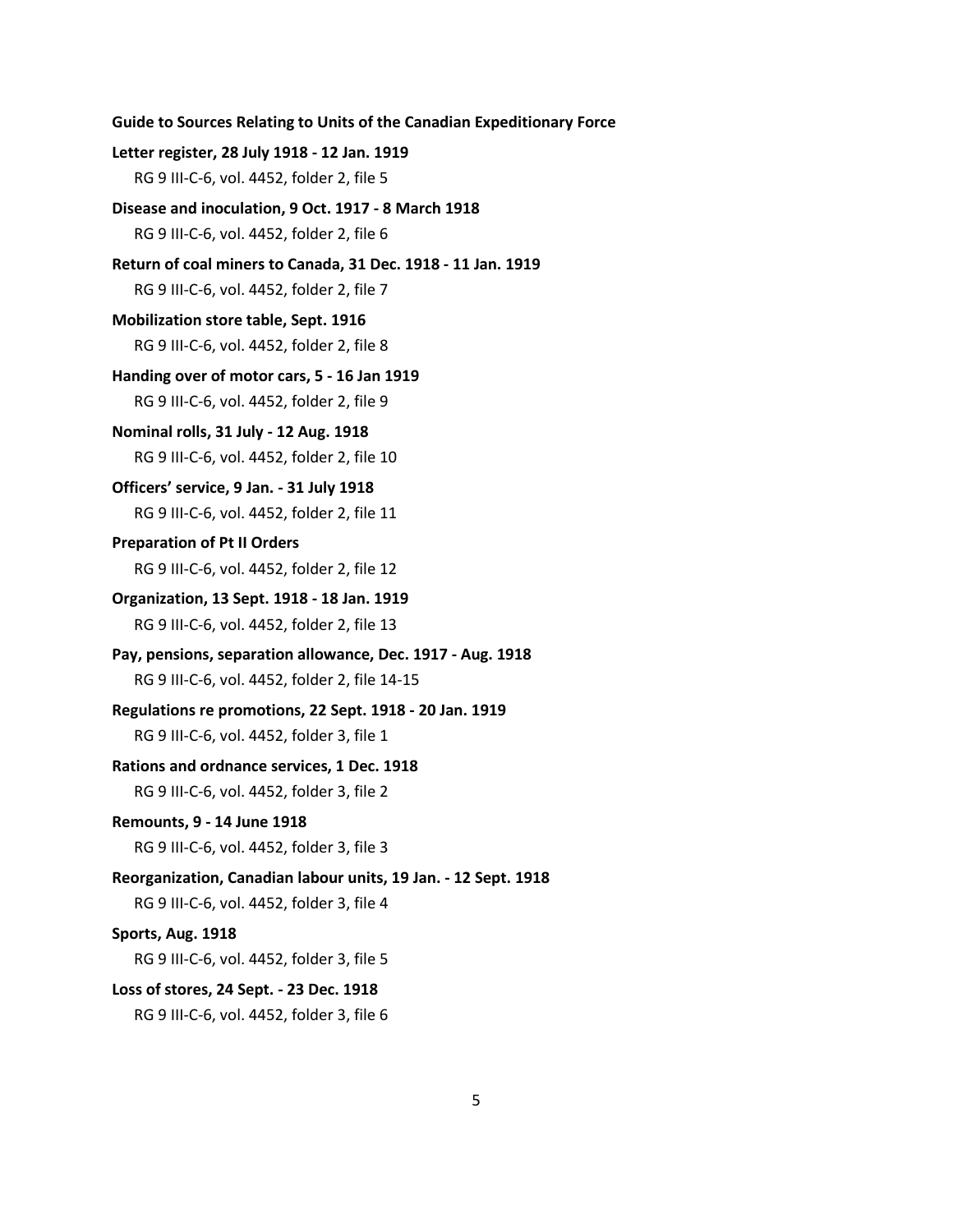#### **Summary of strength returns, 15 March 1917 - 31 July 1918**

RG 9 III-C-6, vol. 4452, folder 3, file 7

## **Trench shelters, 30 July - 4 Aug. 1918**

RG 9 III-C-6, vol. 4452, folder 3, file 8

#### **Loss of 25 cases of whisky, 20 Dec. 1918 - 19 Jan. 1919**

RG 9 III-C-6, vol. 4452, folder 3, file 9

#### **Badges**

RG 9 III-C-6, vol. 4450, folder 1, file 2

#### **Canadian Records Office file re 2nd Canadian Infantry Works Battalion**

RG 9 III-B-1, vol. 1087, file L-11-4

#### **Canadian Records Office file**

RG 9 III-B-1, vol. 1087, file L-13-4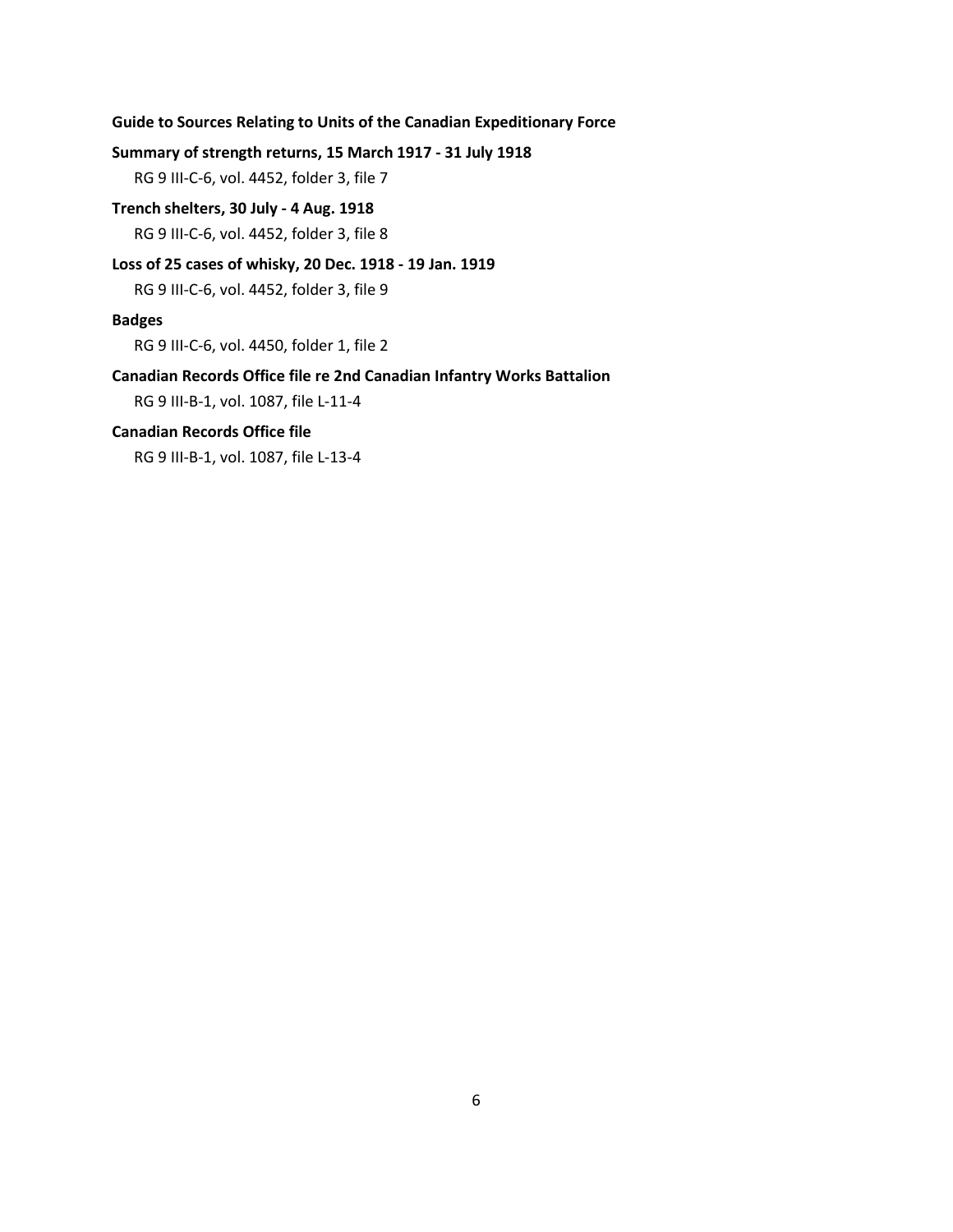# <span id="page-8-0"></span>**3rd Canadian Infantry Works Companies**

#### **Background Information**

Organized in September 1918 from the 1st Canadian Infantry Works Battalion.

Commanded by Captain W. J. Chandler.

Employed mainly in road construction under the supervision of road construction companies of the Royal Engineers.

Demobilized at Etaples in May 1919.

*See also 1st Canadian Labour Battalion.*

#### **Sources**

In this section, the text in bold is the main topic and the indented part is the archival reference. Use the archival reference to order the document.

#### **War diary, 14 Sept. 1918 - 15 May 1919**

RG 9 III-D-3, vol. 5008, folder 710

#### **Historical record**

RG 9 III-D-1, vol. 4709, folder 93, file 23

#### **Demobilization**

RG 24, vol. 1976, file HQ 683-1028-1

#### **Badges**

RG 9 III-C-6, vol. 4450, folder 1, file 2

#### **Canadian Records Office file re 1st Canadian Infantry Works Battalion**

RG 9 III-B-1, vol. 1087, file L-11-4

#### **Canadian Records Office file**

RG 9 III-B-1, vol. 1087, file L-14-4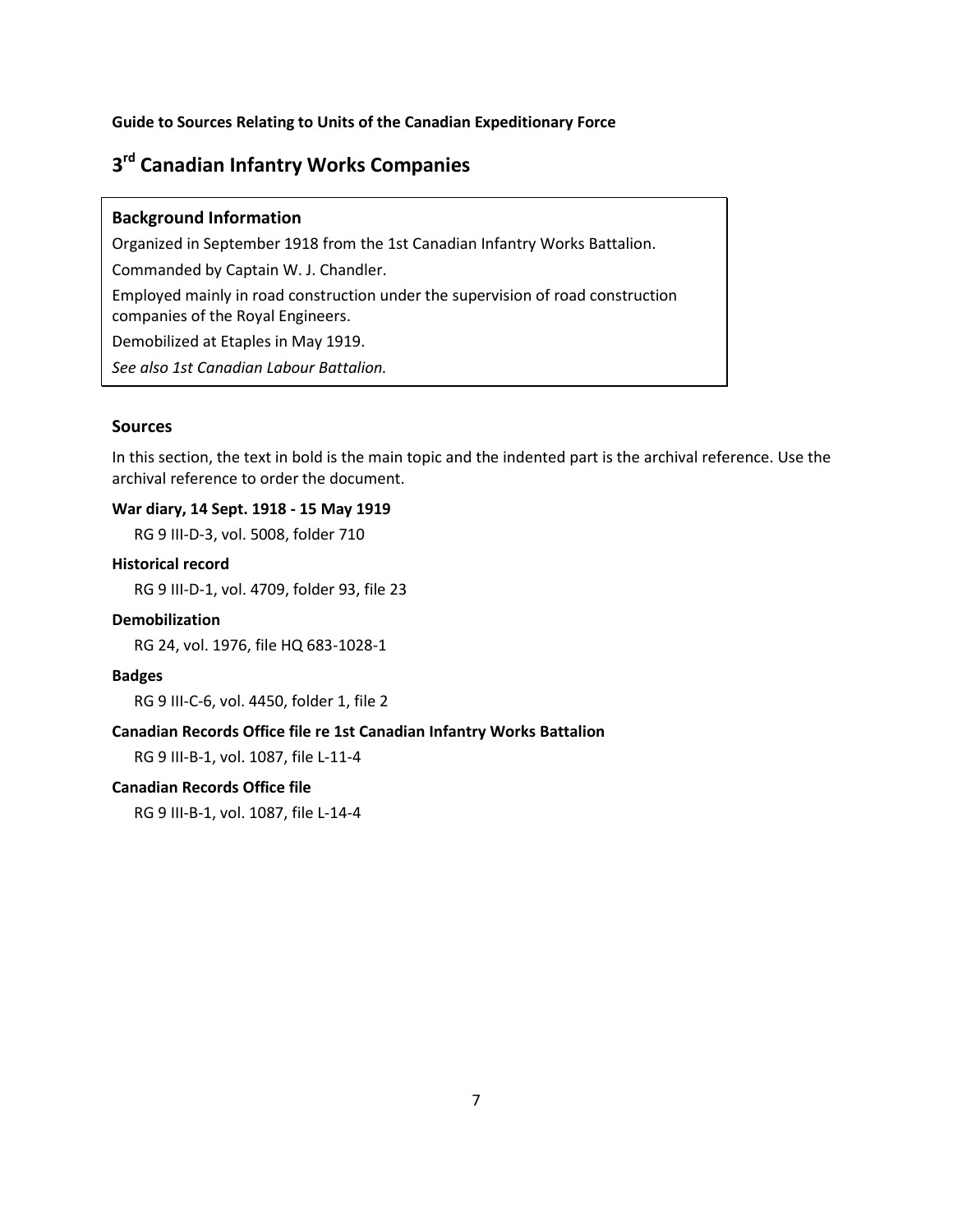# <span id="page-9-0"></span>**4th Canadian Infantry Works Companies**

#### **Background Information**

Organized in September 1918 from the 2nd Canadian Infantry Works Battalion.

Commanded by Captain S. Jennings.

Worked on road construction under the supervision of road construction companies of the Royal Engineers and on light railways under the supervision of the 1st and 2nd Canadian Tramways Companies.

Demobilized at Aubin in Vaast in January 1919.

*See also 4th Canadian Labour Battalion.*

#### **Sources**

In this section, the text in bold is the main topic and the indented part is the archival reference. Use the archival reference to order the document.

#### **War diary, 14 Sept. 1918 - 31 Jan 1919**

RG 9 III-D-3, vol. 5008, folder 710

#### **Historical record**

RG 9 III-D-1, vol. 4709, folder 93, file 24

#### **Badges**

RG 9 III-C-6, vol. 4450, folder 1, file 2

#### **Disposal of casualties, Dec. 1918**

RG 9 III-C-6, vol. 4453, folder 1, file 1

#### **Supervision of labour, 12 July - 7 Oct. 1918**

RG 9 III-C-6, vol. 4453, folder 1, file 2

## **Officers' postings, 28 Sept. 1918 - 2 Jan. 1919**

RG 9 III-C-6, vol. 4453, folder 1, file 3

## **Daily orders, Pt. II, 14 Sept. 1918 - 27 Jan. 1919**

RG 9 III-C-6, vol. 4453, folder 1, file 4

#### **Separation allowance, 30 Oct. 1918 - 21 Jan. 1919**

RG 9 III-C-6, vol. 4453, folder 1, file 5

#### **Correspondence re personnel, 4 Oct. 1918 - 4 Feb. 1919**

RG 9 III-C-6, vol. 4453, folder 1, file 6

#### **Distribution of reinforcements, 10 Nov. 1918 - 16 Jan. 1919**

RG 9 III-C-6, vol. 4453, folder 1, file 7